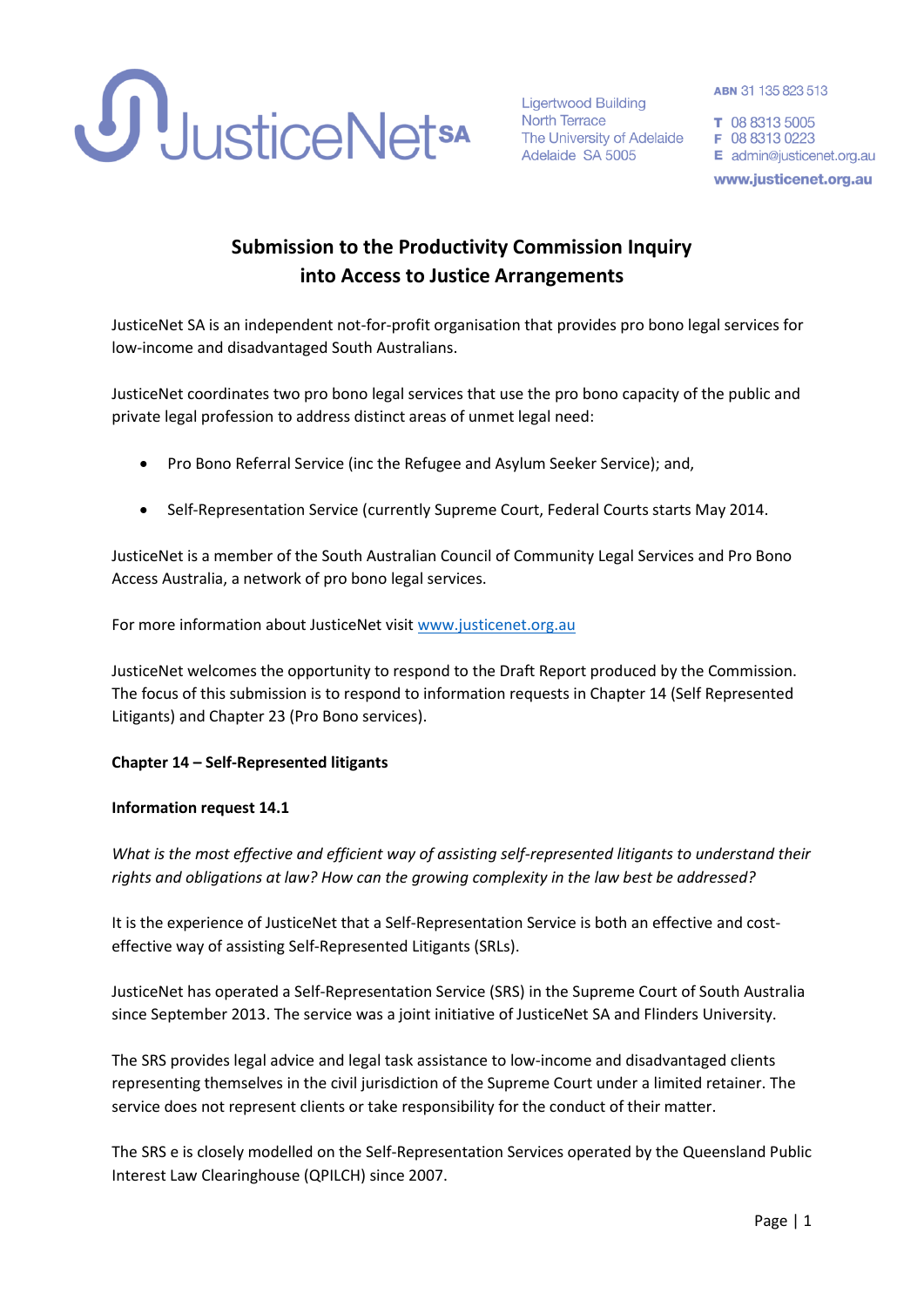The SRS operates only one day per week as a 12-month pilot. Volunteer lawyers from six participating law firms staff one hour appointments with client SRLs. The SRS employs a Managing Solicitor to assess applications for assistance, brief volunteer lawyers and provide follow up advice and assistance to clients. The Managing Solicitor is supported by volunteer law students from Flinders University.

The SRS has received 45 applications in eight months and provided 52 appointments to clients: see Figure 1.



## **Figure 1**

The majority of clients have sought assistance with appellate proceedings or are defendants in mortgage repossession proceedings: see Figure 2.



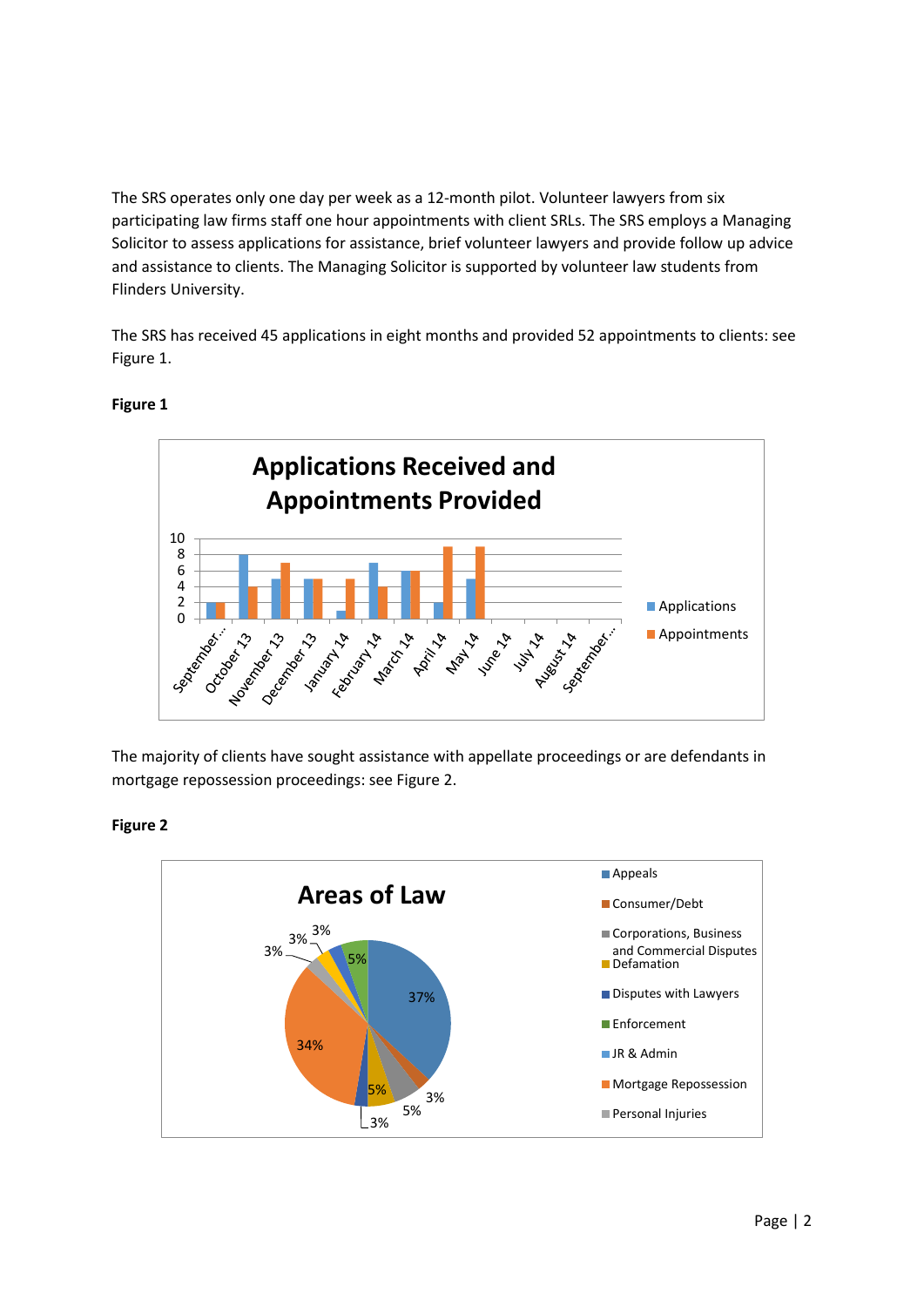The service only provides ongoing assistance to clients who are unable to afford private legal representation or assistance. 65% of clients reported incomes of less than \$26,000 per annum. 100% of clients who have been provided appointments have reported incomes of \$80,000 or less.



# **Figure 3**

3 clients have been, or are in the process of being, referred for pro bono legal representation. The service pursues referral where the client has a case with substantial merit and / or they are unable to effectively represent themselves, due to language, literacy or other issues.

The SRS will be independently evaluated after 12 months of operation. 1 For the purposes of the evaluation, the key objectives of the service have been identified as being to:

- Increase access to legal advice and assistance, including alternative dispute resolution, for disadvantaged litigants in person;
- Promote the orderly and timely resolution of court proceedings;
- Divert unmeritorious matters from court;
- Decrease demands on the court system and registry staff; and
- Increase access o representation for clients with meritorious cases.

For the purpose of this submission, a breakdown and preliminary analysis of the activities of the SRS in the two primary areas of assistance (Appeals and Mortgagee Repossessions) is set out below.

# **Appeals**

**.** 

Of the 14 clients who sought assistance from the SRS with appellate proceedings:

- 9 were provided with legal advice and / or drafting assistance
- 1 was referred for pro bono legal representation
- 4 were referred to other legal service providers.

 $1$  The review will be conducted by the South Australian Government's Office for Crime Statistics and Research.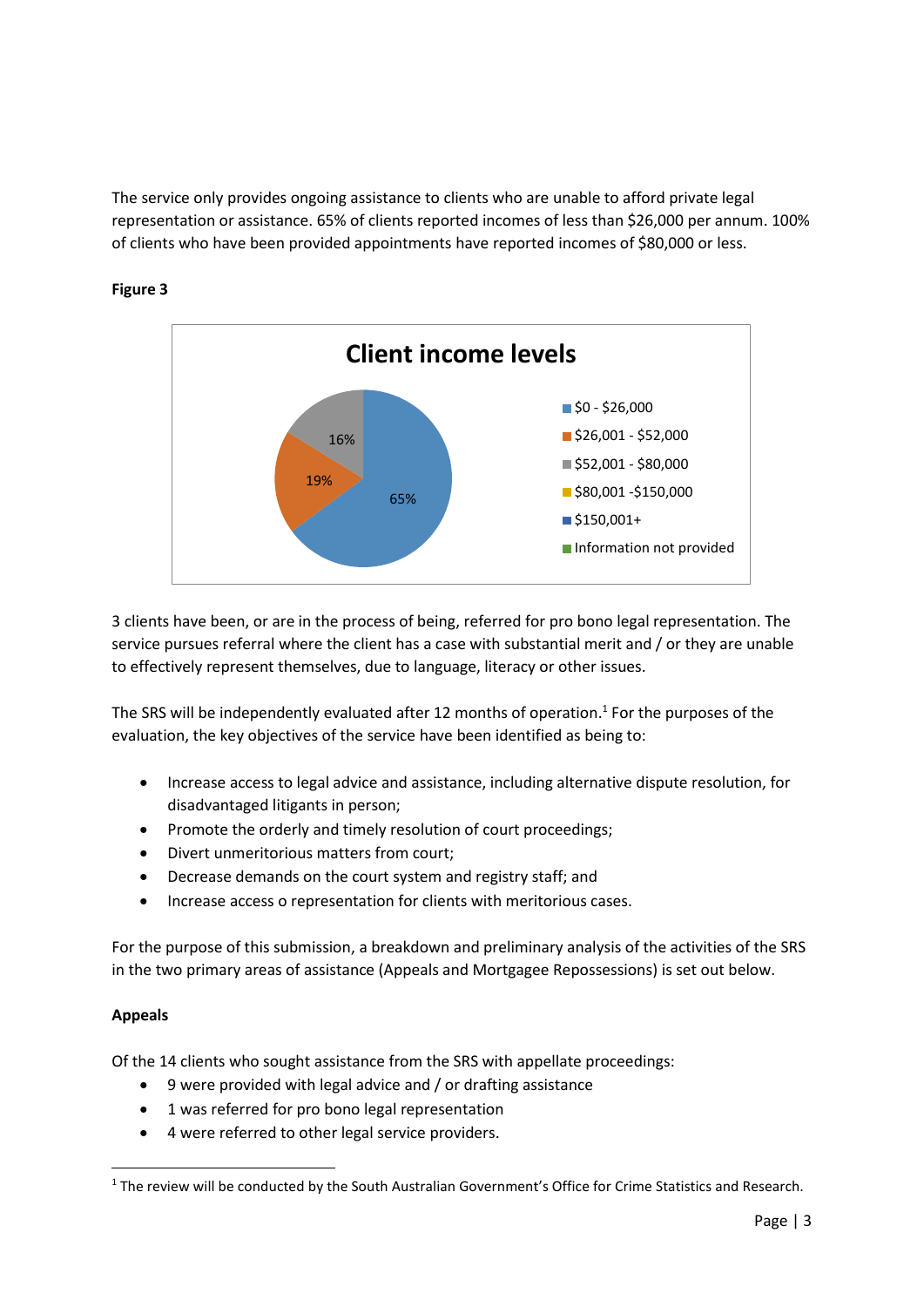Of the 9 clients who were provided advice and assistance, all were either advised against commencing an appeal, or to stop an appeal already underway. Those matters have resolved as follows:

- 1 settled with the assistance of the service
- 1 continued with some assistance from the service
- 7 appear to have accepted the advice of the service to either cease or withhold from commencing proceedings. 2

The following cases studies illustrate the way the service has assisted clients with appeals.

- A client sought the help from the SRS to appeal a Magistrate's decision. Over the course of several appointments, the SRS advised the client that while the Magistrate may have in one respect erred in dismissing the client's case, the decision was based on other valid grounds and therefore an appeal would likely be fruitless. The client was provided assistance to negotiate a discontinuance and settlement with the opposing side.
- A client sought assistance from the service to pursue an appeal to the Full Court of the Supreme Court. The service provided her with advice that her chances of suspect were very low. The client initially presented as determined to proceed at any cost and so the service offered her procedural advice and limited drafting assistance to prepare the necessary documentation to advance her appeal. The service has not been in contact with the client for some time and court records show that the client has not taken any steps to progress her matter for 3 months.
- A client sought assistance to appeal a traffic matter. The client was very determined, seeking only assistance to 'complete the court forms'. The client was encouraged to make an appointment. At that and subsequent appointments the service advised him that the merits of his appeal were very low. Concurrently, the service provided limited assistance with preparing the relevant appeal documents and gave the client detailed advice about merits and risks. The client has subsequently advised the service that he has decided not proceed with the appeal.

#### **Repossession matters**

**.** 

11 clients were provided with legal advice and or drafting assistance with repossession related matters. Of the 11:

- 5 were provided with legal advice, drafting assistance and help presenting their case.
- 3 were provided with legal advice only
- 3 were referred to other legal services.

<sup>&</sup>lt;sup>2</sup> Based on information from the client or from a review of court records showing that no further steps have been taken to advance the matters since the last appointment.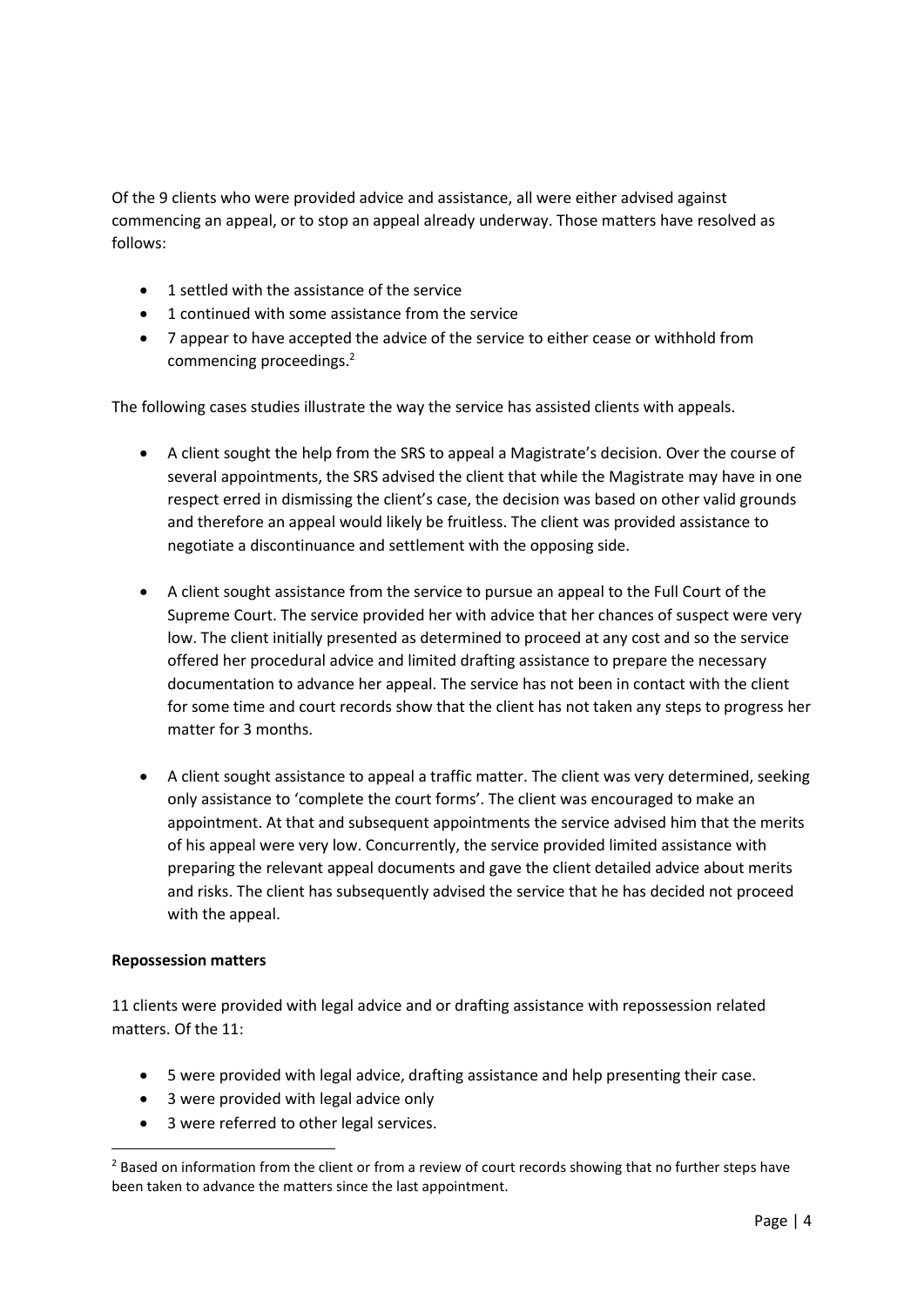Case studies:

**.** 

- **The SRS helped a client take urgent steps to prevent a warrant of possession being issued** over his house. The SRS advised the client that the lender had obtained a possession order inappropriately and helped the client obtained the lender's agreement to consent to the order being set-aside.
- The service helped a client of non-English speaking background to negotiate with her lender. She had fallen into arrears as a result of unexpected expenses arising from deaths in her family. She was assisted to negotiate a hardship application with her lender.
- A client sought assistance to prevent the repossession of the marital home pending the outcome of Family Court proceedings. The service helped her to make an application to vary the possession orders to extend the time to deliver possession the property to the lender.

Although the data is limited, these results demonstrate that the SRS provides beneficial legal services to disadvantaged SRLs and is also effective at diverting clients those clients who have matters lacking merit away from the courts.

Of particular interest is our experience that a client is as likely to accept the advice of the service to settle, discontinue or not commence an action when that advice is coupled with legal task assistance (as compared with advice only). This is so even when assistance has been provided to advance their case and the service offers further assistance to the client.<sup>3</sup> It is the view of JusticeNet that this may be explained as follows:

- practical assistance allows for a stronger relationship to develop between service and client that allows for the service to deliver more persuasive advice;
- the process of providing legal task assistance, and the tangible result, demonstrates to the client the complexity of the legal matter that he or she faces and reinforces the difficult and time consuming road ahead in prosecuting their case.

This finding emphasises the importance of two key features of the SRS model, namely:

- 1. early intervention in the litigation process; and,
- 2. providing ongoing assistance throughout the course of a client's matter.

Overall our experience delivering the service corroborates QPILCH's observation cited in the draft report at p448:

<sup>&</sup>lt;sup>3</sup> Clients with 'weak' cases are still provided with legal assistance. It is only where cases are identified as wholly without merit that the service limits assistance to procedural advice only.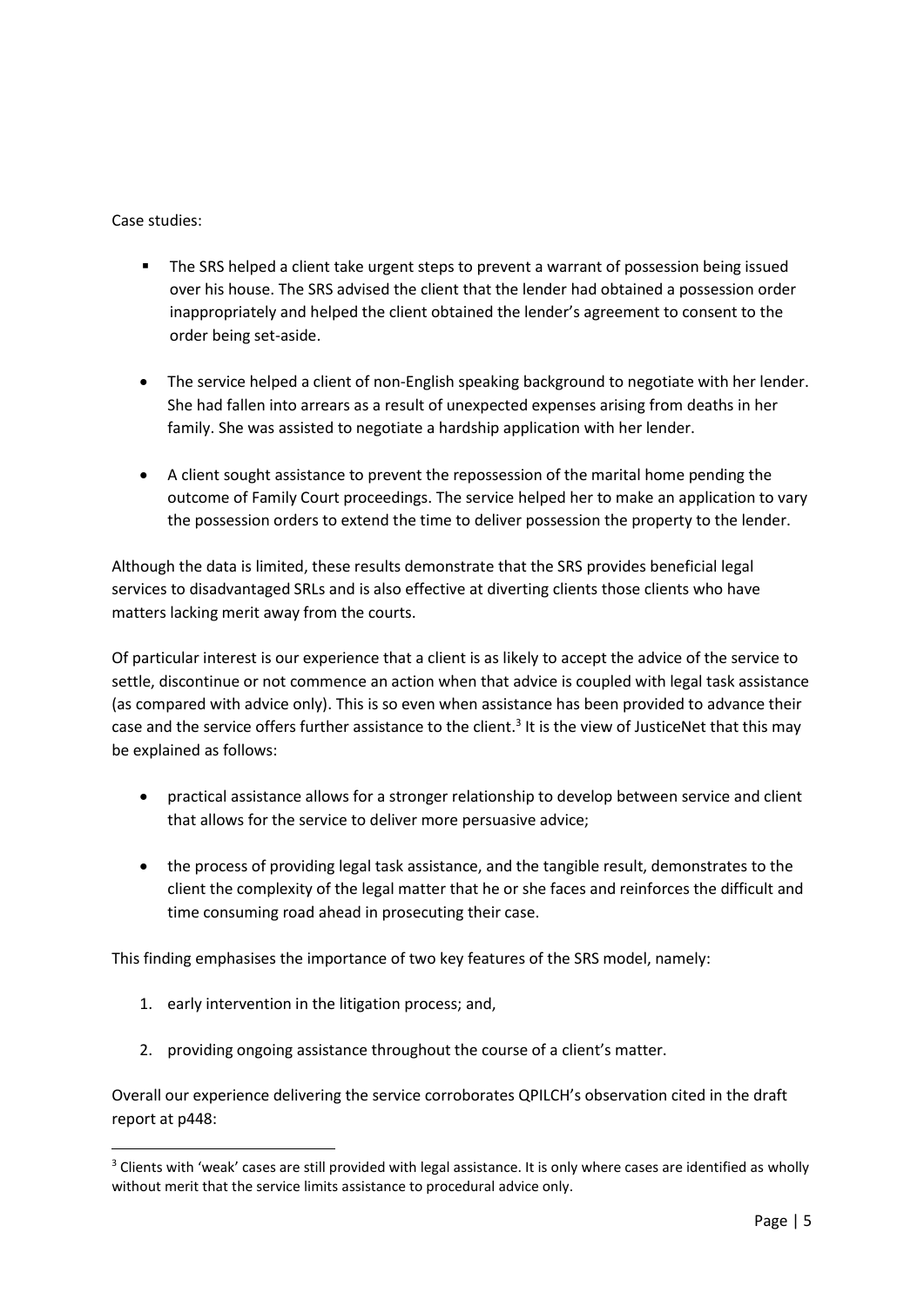*It [the SRS] enables a deeper relationship with the client, thus developing trust and a greater capacity for influencing the client to take appropriate steps. It permits more time for ensuring that the litigant is fully prepared and understands the litigation process. The benefits of this type of scheme are therefore two-fold: the client is assisted to better communicate their case to the court and other party; and the court receives the benefit of a better prepared participant in the proceedings.*

#### **Information Request 14.2**

*There are a number of providers already offering partially or fully subsidised unbundled services for self-represented litigants. The Commission seeks feedback on whether there are grounds for extending these services, and if so, what are the priority areas? How might existing, and any additional services, better form part of a cohesive legal assistance landscape? What would be the costs and benefits associated with any extension of services? Where self-representing parties have sufficient means, what co-contribution arrangements should apply?* 

#### **Self-Representation Service**

Based on our experience to date, JusticeNet submits that the Self-Representation Service is an effective and efficient way of helping SRLs, particularly in higher courts. While systemic changes (such as simplified rules and procedures and limiting the right to representation), have been implemented in lower courts over the years, there is clearly a limit to which those types of reforms can be pursued in superior courts of record.

The SRS was developed to provide pro bono legal services to clients whose matters may be unsuitable for pro bono representation. It works well in Supreme Court for several reasons:

- the substantial power imbalance between represented parties and SRLs;
- limited availability of alternative legal services;
- the significant adverse consequences for the losing side; and
- the complexity of the law, court rules and procedures.<sup>4</sup>

JusticeNet's SRS is limited to helping clients with matters in the Supreme Court civil jurisdiction due to funding limitations. JusticeNet believes that extending the SRS to the District Court would be desirable as there is greater unmet legal need in the District Court.<sup>5</sup> We are actively exploring ways to expand the service.

**<sup>.</sup>** <sup>4</sup> A good example encountered by the SRS are the rules concerning permission to appeal. Depending on the nature and jurisdiction of the trial proceedings, there are three distinct procedures which Appellant's must follow simply in order to seek permission to commence an appeal.

<sup>&</sup>lt;sup>5</sup> In addition to the greater overall numbers of actions heard by the District Court, JusticeNet's research shows that there is a greater incidence of self-represented litigants in the civil jurisdiction of the District Court.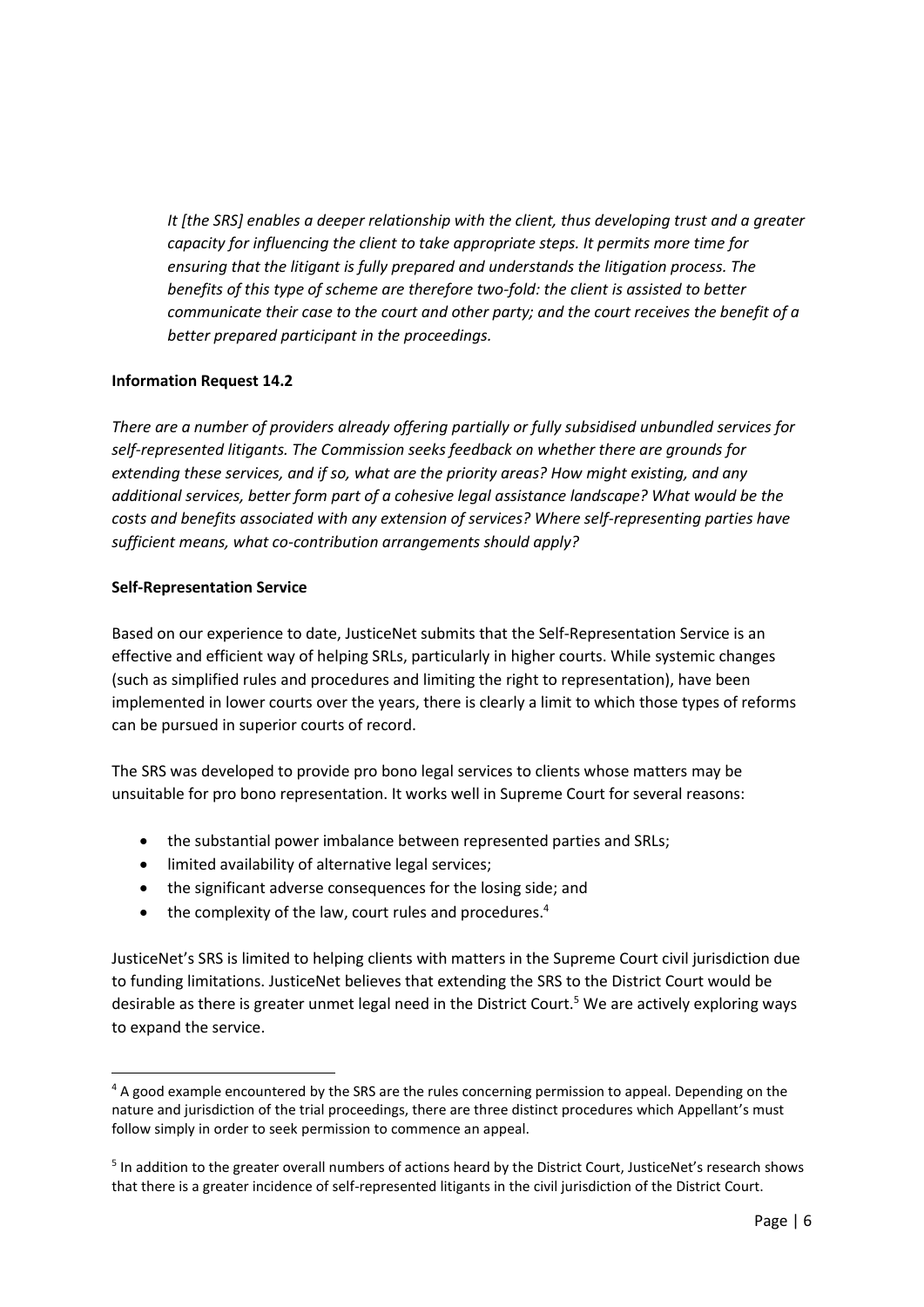JusticeNet has recently been funded by the Federal Attorney-General's Department to operate a Self-Representation Service in the Adelaide and Darwin registries of the Federal and Federal Circuit Courts. The SRS will assist clients with matters in the general federal jurisdiction.

#### **Filling a gap in existing legal services**

The availability of publicly funded representation for those facing civil law problems and lacking the means to afford a lawyer is very limited. Certainly it is inadequate to meet legal need now and for the foreseeable future.

Absent widely accessible civil legal aid, there a range of restricted legal services for people facing civil law disputes, such as legal information services, advisory services and minor assistance schemes. While they all have a valuable role to play in helping those in need, they can be insufficient for those facing the prospect of formal court proceedings.

The SRS fills a gap in legal service delivery. It offers ongoing advice and legal task assistance for SRLs who are facing legal proceedings. Help is provided through face-to-face (or, when necessary, telephone) appointments. The SRS can also intervene early in the litigation process. Referrals to the service are overwhelmingly from registry staff and the JusticeNet service is easily accessible in the court building.

By contrast, traditional 'door-of-the-court' duty lawyer schemes do not generally provide ongoing help and assist clients late in proceedings. The interlocutory stages of civil law proceedings are of vital importance. The comments of QPILCH cited in the draft report (p447) noting the benefits of early intervention in the civil litigation process are worth repeating:

*While duty lawyers can give valuable assistance to SRLs on their trial or hearing day, there are serious limits to the amount of value that duty lawyers can really add to a case. In civil*  litigation, the pre-trial steps, the pleadings, discovery, are absolutely critical. The day of trial *is often too late to amend a document.*

Because the SRS is a pro bono service, it also brings some additional benefits:

- it can access to specialist help from volunteer lawyers across the profession;
- as a pro bono service leveraging the assistance of volunteer lawyers, the SRS can efficiently assist clients with matters the complexity and time consuming nature of which might otherwise be regarded as outweighing the benefits to the clients;
- anecdotally, the fact that solicitors are known by clients to be volunteers often seems to give them a credibility or standing in the eyes of the client that makes them more effective 'critical friends' able to reality test clients perceptions and deliver persuasive advice.

The SRS does have limitations arising from the discrete nature of the assistance provided and the restriction on providing representation. There will always be people who cannot represent